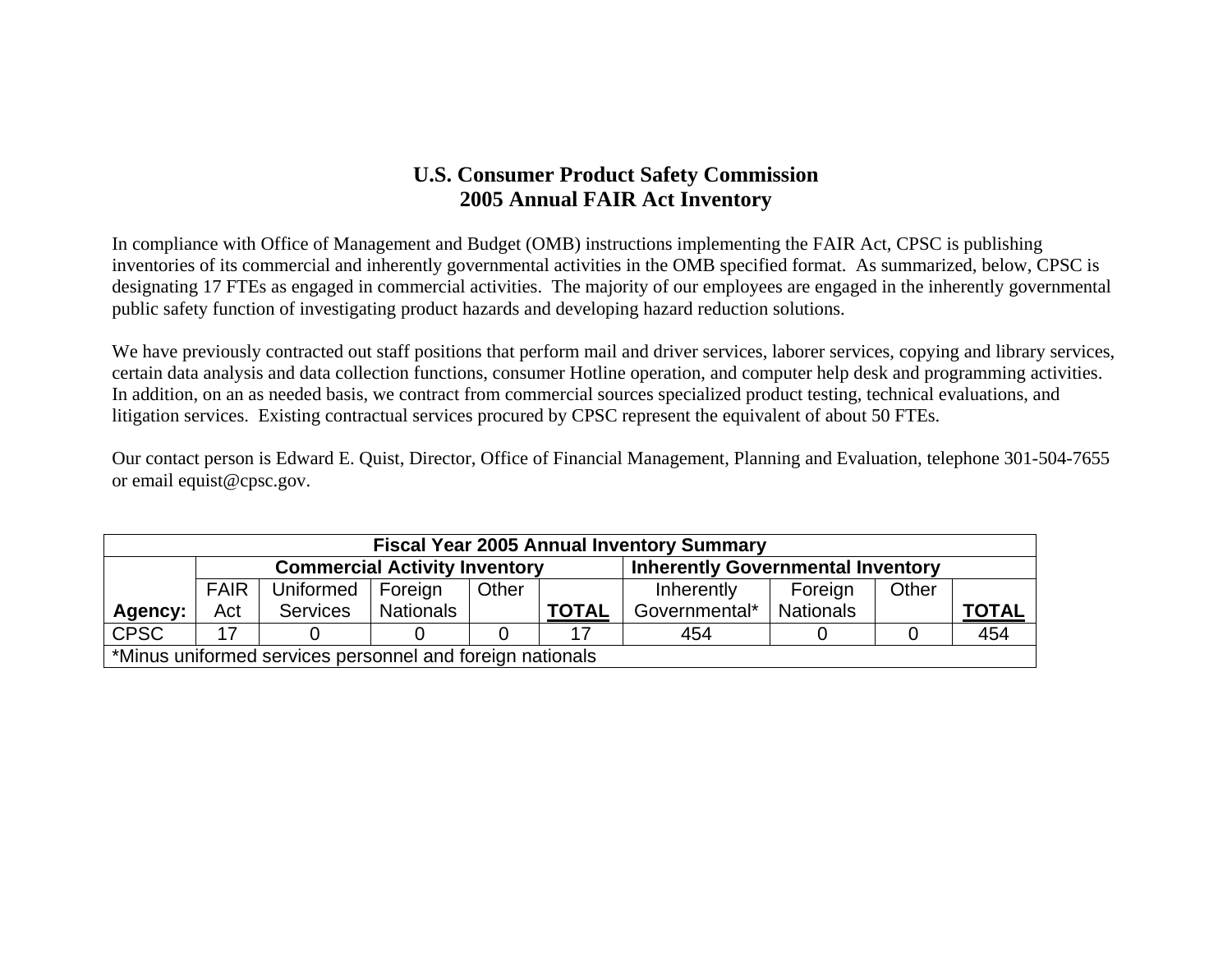## **2005 INVENTORY OF COMMERCIAL ACTIVITIES U.S. CONSUMER PRODUCT SAFETY COMMISSION**

**Status**

|     |        |                             |              |                 |         |             | σιαιυσ            |                      |                |                     |
|-----|--------|-----------------------------|--------------|-----------------|---------|-------------|-------------------|----------------------|----------------|---------------------|
| Sea |        | <b>Org Unit</b>             |              | -ocation        |         | Total       | <b>Activity</b>   |                      |                | <b>First Year</b>   |
| No. |        | <b>Agy Bur Abbreviation</b> | <b>State</b> | City            | Countrv | <b>FTEs</b> | <b>Fct Code *</b> |                      | Status* Reason | <b>On Inventory</b> |
|     | 343-00 | EXADFS                      | MD           | <b>BETHESDA</b> | US      |             | C300              | U                    |                | 1999                |
|     | 343-00 | EXRM                        | MD           | <b>BETHESDA</b> | US      |             | <b>B700</b>       | $\bullet$            |                | 1999                |
|     | 343-00 | EXIS                        | MD           | <b>BETHESDA</b> | US      |             | W310              | $\ddot{\phantom{0}}$ |                | 1999                |
| 4   | 343-00 | <b>OSFOIA</b>               | MD           | <b>BETHESDA</b> | US      |             | Y403              | $\ddot{\phantom{0}}$ |                | 1999                |
| 51  | 343-00 | <b>OSCLEAR</b>              | MD           | <b>BETHESDA</b> | US      |             | Y000              |                      |                | 1999                |

**Contact Person: Edward E. Quist, Director, Office of Financial Management, Planning and Evaluation. Telephone: 301-504-7655 E-mail: equist@cpsc.gov**

\* Function and Status codes are defined by the Office of Management and Budget at www.whitehouse.gov/omb/procurement/fair/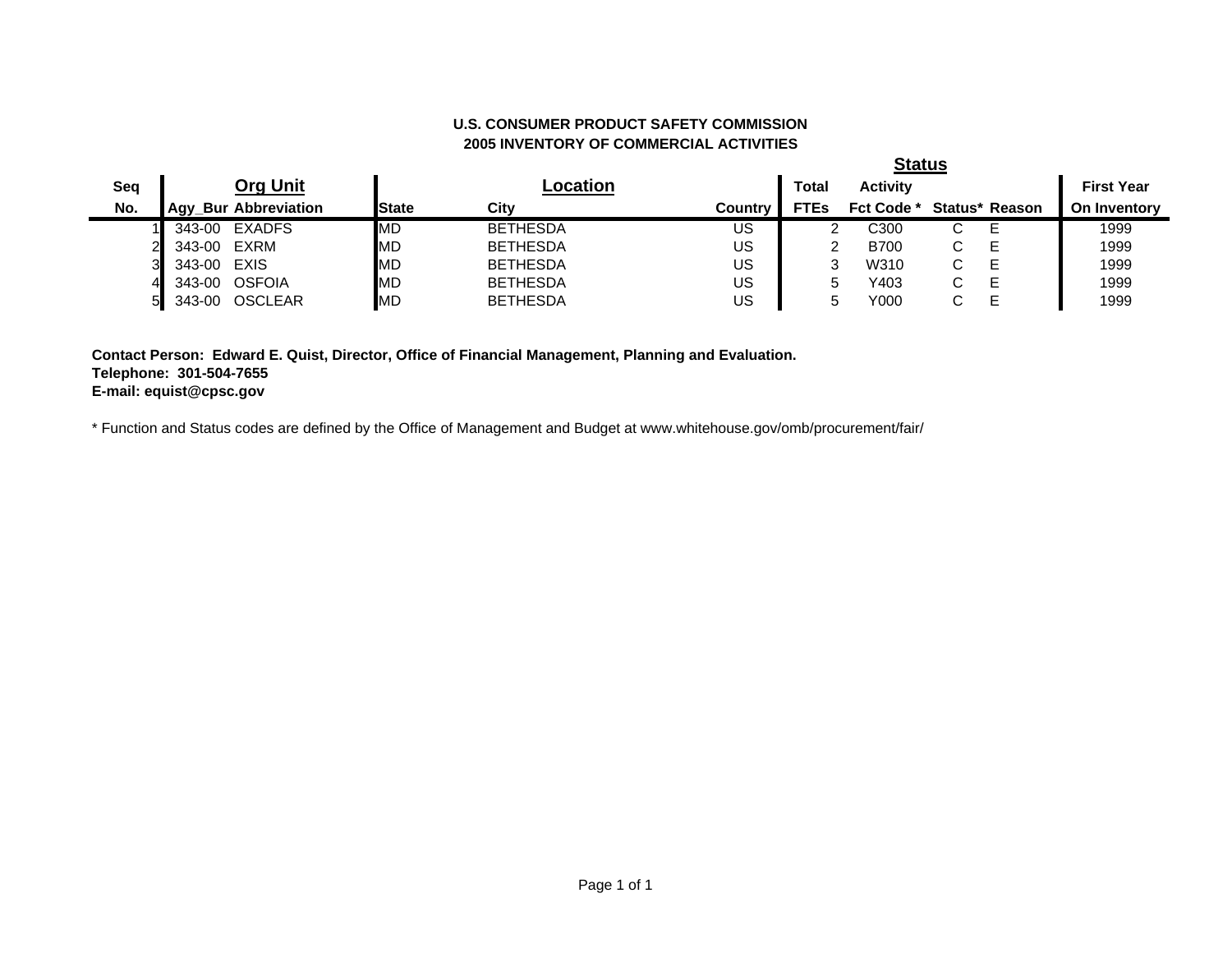## **U.S. CONSUMER PRODUCT SAFETY COMMISSION 2005 INVENTORY OF INHERENTLY GOVERNMENTAL ACTIVITIES**

|                |        |                      |              |                     |                 |                  | <b>Status</b>   |               |
|----------------|--------|----------------------|--------------|---------------------|-----------------|------------------|-----------------|---------------|
| Seq            |        | <b>Org Unit</b>      |              | <b>Location</b>     |                 | <b>Total</b>     | <b>Activity</b> |               |
| No.            |        | Agy_Bur Abbreviation | <b>State</b> | City                | <b>Country</b>  | <b>FTEs</b>      | Fct Code *      | <b>Status</b> |
| 1              | 343-00 | <b>COMM</b>          | <b>MD</b>    | <b>BETHESDA</b>     | $\overline{US}$ | 10               | D100            |               |
| $\overline{c}$ | 343-00 | <b>COMM</b>          | <b>MD</b>    | <b>BETHESDA</b>     | <b>US</b>       | 3                | D000            |               |
| 3              | 343-00 | EE0                  | <b>MD</b>    | <b>BETHESDA</b>     | US              | $\overline{2}$   | B501            |               |
| 4              | 343-00 | <b>OCR</b>           | <b>MD</b>    | <b>BETHESDA</b>     | US              | 1                | Y610            |               |
| 5              | 343-00 | <b>OCR</b>           | <b>MD</b>    | <b>BETHESDA</b>     | US              | 1                | Y000            |               |
| 6              | 343-00 | <b>OGC</b>           | <b>MD</b>    | <b>BETHESDA</b>     | US              | $\boldsymbol{9}$ | Y401            |               |
| $\overline{7}$ | 343-00 | <b>OGC</b>           | <b>MD</b>    | <b>BETHESDA</b>     | <b>US</b>       | 3                | Y405            |               |
| 8              | 343-00 | <b>OGC</b>           | <b>MD</b>    | <b>BETHESDA</b>     | US              | 3                | Y000            |               |
| 9              | 343-00 | <b>OIC</b>           | <b>MD</b>    | <b>BETHESDA</b>     | US              | 3                | 1100            |               |
| 10             | 343-00 | <b>OS</b>            | <b>MD</b>    | <b>BETHESDA</b>     | US              | 1                | Y403            |               |
| 11             | 343-00 | <b>OS</b>            | <b>MD</b>    | <b>BETHESDA</b>     | US              | 4                | Y815            |               |
| 12             | 343-00 | <b>OS</b>            | <b>MD</b>    | <b>BETHESDA</b>     | <b>US</b>       | 1                | Y840            |               |
| 13             | 343-00 | <b>OS</b>            | <b>MD</b>    | <b>BETHESDA</b>     | US              | 1                | Y880            |               |
| 14             | 343-00 | <b>OS</b>            | <b>MD</b>    | <b>BETHESDA</b>     | US              | 1                | Y810            |               |
| 15             | 343-00 | <b>OS</b>            | <b>MD</b>    | <b>BETHESDA</b>     | US              | 3                | Y000            |               |
| 16             | 343-00 | EX                   | <b>MD</b>    | <b>BETHESDA</b>     | US              | 5                | D100            |               |
| 17             | 343-00 | EX                   | <b>MD</b>    | <b>BETHESDA</b>     | US              | $\overline{2}$   | D000            |               |
| 18             | 343-00 | <b>EXAD</b>          | <b>MD</b>    | <b>BETHESDA</b>     | US              | 1                | T700            |               |
| 19             | 343-00 | <b>EXAD</b>          | <b>MD</b>    | <b>BETHESDA</b>     | US              | 1                | T821            |               |
| 20             | 343-00 | <b>EXAD</b>          | <b>MD</b>    | <b>BETHESDA</b>     | US              | 1                | T000            |               |
| 21             | 343-00 | <b>EXADAS</b>        | <b>MD</b>    | <b>BETHESDA</b>     | <b>US</b>       | 1                | S100            |               |
| 22             | 343-00 | <b>EXADAS</b>        | <b>MD</b>    | <b>BETHESDA</b>     | US              | 3                | S200            |               |
| 23             | 343-00 | <b>EXADAS</b>        | <b>MD</b>    | <b>BETHESDA</b>     | US              | 1                | S742            |               |
| 24             | 343-00 | <b>EXADAS</b>        | <b>MD</b>    | <b>BETHESDA</b>     | US              | $\overline{c}$   | S000            |               |
| 25             | 343-00 | <b>EXADAS</b>        | <b>MD</b>    | <b>GAITHERSBURG</b> | US              | $\overline{2}$   | S540            |               |
| 26             | 343-00 | <b>EXADFS</b>        | <b>MD</b>    | <b>BETHESDA</b>     | US              | $\overline{2}$   | C403            |               |
| 27             | 343-00 | <b>EXADFS</b>        | <b>MD</b>    | <b>BETHESDA</b>     | US              | 1                | C316            |               |
| 28             | 343-00 | <b>EXADFS</b>        | <b>MD</b>    | <b>BETHESDA</b>     | US              | 4                | C700            |               |
| 29             | 343-00 | <b>EXADPS</b>        | <b>MD</b>    | <b>BETHESDA</b>     | US              | 1                | F310            |               |
| 30             | 343-00 | <b>EXADPS</b>        | <b>MD</b>    | <b>BETHESDA</b>     | US              | 6                | F200            |               |
| 31             | 343-00 | <b>EXC</b>           | <b>MD</b>    | <b>BETHESDA</b>     | US              | 4                | D000            |               |
| 32             | 343-00 | <b>EXC</b>           | <b>MD</b>    | <b>BETHESDA</b>     | US              | 6                | D410            |               |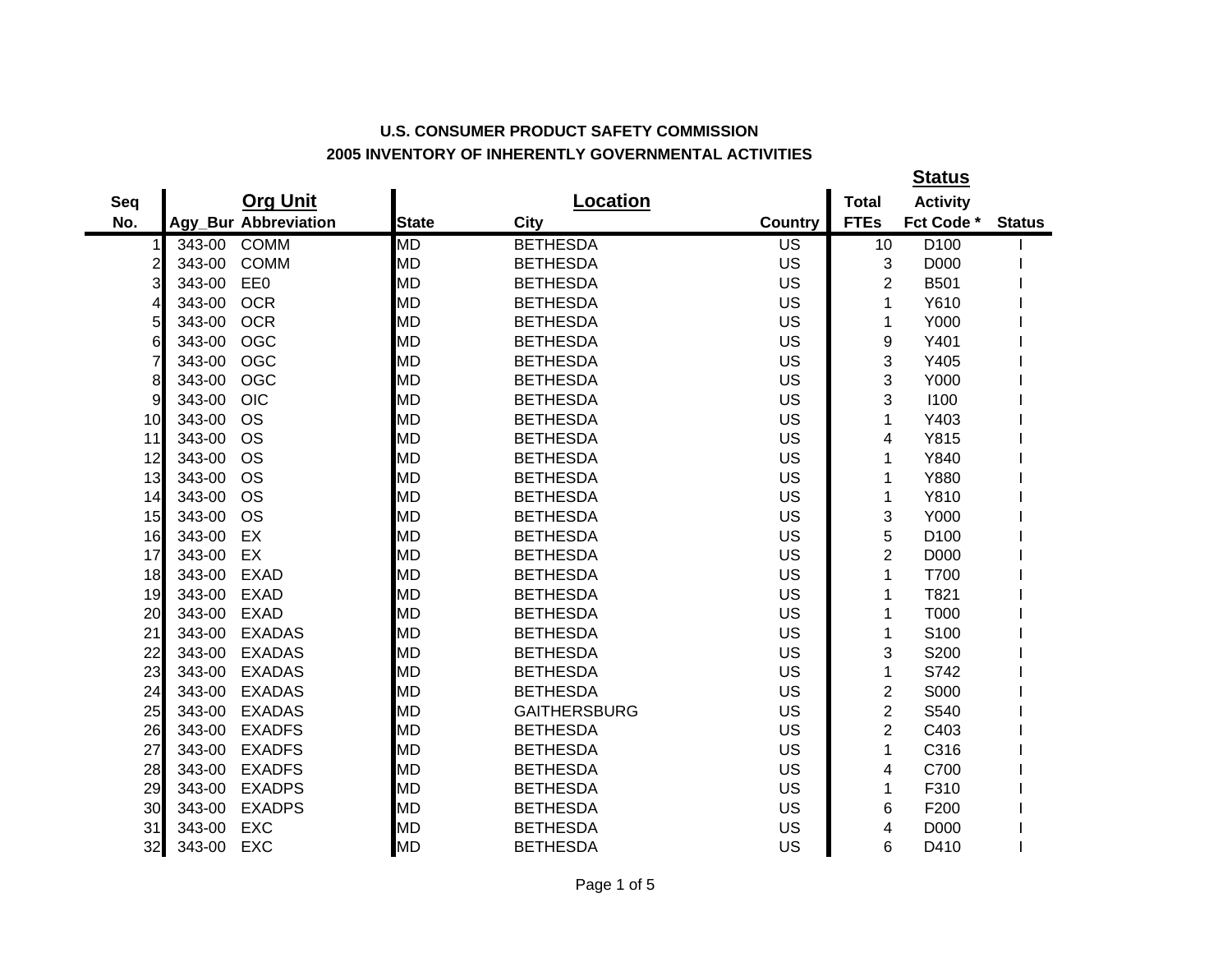|     | 33 343-00 EXC |                             | <b>MD</b>    | <b>BETHESDA</b>      | US        | 25                      | D411             |               |
|-----|---------------|-----------------------------|--------------|----------------------|-----------|-------------------------|------------------|---------------|
|     |               |                             |              |                      |           |                         | <b>Status</b>    |               |
| Seq |               | <b>Org Unit</b>             |              | <b>Location</b>      |           | <b>Total</b>            | <b>Activity</b>  |               |
| No. |               | <b>Agy_Bur Abbreviation</b> | <b>State</b> | City                 | Country   | <b>FTEs</b>             | Fct Code *       | <b>Status</b> |
| 34  | 343-00        | <b>EXC</b>                  | МD           | <b>BETHESDA</b>      | US        | $\mathbf{1}$            | D405             |               |
| 35  | 343-00        | <b>EXC</b>                  | <b>MD</b>    | <b>BETHESDA</b>      | US        | 11                      | Y401             |               |
| 36  | 343-00        | <b>EXHR</b>                 | <b>MD</b>    | <b>BETHESDA</b>      | US        | $\overline{2}$          | D <sub>100</sub> |               |
| 37  | 343-00        | <b>EXHR</b>                 | <b>MD</b>    | <b>BETHESDA</b>      | US        | 3                       | D000             |               |
| 38  | 343-00        | <b>EXHRC</b>                | <b>MD</b>    | <b>BETHESDA</b>      | US        | 10                      | D <sub>101</sub> |               |
| 39  | 343-00        | <b>EXHRC</b>                | <b>MD</b>    | <b>BETHESDA</b>      | US        | $\mathbf{1}$            | D000             |               |
| 40  | 343-00        | <b>EXHREP</b>               | MD           | <b>BETHESDA</b>      | US        | 20                      | D101             |               |
| 41  | 343-00        | <b>EXHREP</b>               | <b>MD</b>    | <b>BETHESDA</b>      | US        | 3                       | D000             |               |
| 42  | 343-00        | <b>EXHREP</b>               | <b>MD</b>    | <b>BETHESDA</b>      | US        | 17                      | D200             |               |
| 43  | 343-00        | <b>EXHREP</b>               | <b>MD</b>    | <b>BETHESDA</b>      | US        | $\overline{2}$          | W100             |               |
| 44  | 343-00        | <b>EXHRES</b>               | <b>MD</b>    | <b>BETHESDA</b>      | US        | 15                      | D <sub>100</sub> |               |
| 45  | 343-00        | <b>EXHRES</b>               | <b>MD</b>    | <b>BETHESDA</b>      | US        | 12                      | T834             |               |
| 46  | 343-00        | <b>EXHRES</b>               | <b>MD</b>    | <b>BETHESDA</b>      | <b>US</b> | 9                       | T836             |               |
| 47  | 343-00        | <b>EXHRES</b>               | <b>MD</b>    | <b>BETHESDA</b>      | US        | $\mathbf{1}$            | 8837             |               |
| 48  | 343-00        | <b>EXHRHS</b>               | <b>MD</b>    | <b>BETHESDA</b>      | US        | 19                      | D <sub>100</sub> |               |
| 49  | 343-00        | <b>EXHRHS</b>               | <b>MD</b>    | <b>BETHESDA</b>      | <b>US</b> | $\mathbf{1}$            | D000             |               |
| 50  | 343-00        | <b>EXHRLS</b>               | <b>MD</b>    | <b>GAITHERSBURG</b>  | US        | 27                      | R600             |               |
| 51  | 343-00        | <b>EXHRLS</b>               | <b>MD</b>    | <b>GAITHERSBURG</b>  | US        | 4                       | R110             |               |
| 52  | 343-00        | <b>EXHRLS</b>               | <b>MD</b>    | <b>GAITHERSBURG</b>  | US        | 3                       | R000             |               |
| 53  | 343-00        | <b>EXIS</b>                 | <b>MD</b>    | <b>BETHESDA</b>      | US        | $\overline{7}$          | W100             |               |
| 54  | 343-00        | <b>EXIS</b>                 | <b>MD</b>    | <b>BETHESDA</b>      | US        | 13                      | W310             |               |
| 55  | 343-00        | <b>EXIS</b>                 | <b>MD</b>    | <b>BETHESDA</b>      | US        | 1                       | W410             |               |
| 56  | 343-00        | <b>EXIS</b>                 | <b>MD</b>    | <b>BETHESDA</b>      | US        | 1                       | <b>W000</b>      |               |
| 57  | 343-00        | <b>EXOB</b>                 | <b>MD</b>    | <b>BETHESDA</b>      | US        | 4                       | Y510             |               |
| 58  | 343-00        | <b>EXPA</b>                 | <b>MD</b>    | <b>BETHESDA</b>      | US        | 3                       | Y501             |               |
| 59  | 343-00        | <b>EXPA</b>                 | <b>MD</b>    | <b>BETHESDA</b>      | US        | 9                       | Y515             |               |
| 60  | 343-00        | <b>EXPA</b>                 | <b>MD</b>    | <b>BETHESDA</b>      | US        | $\overline{2}$          | Y000             |               |
| 61  | 343-00        | <b>EXPE</b>                 | <b>MD</b>    | <b>BETHESDA</b>      | US        | 6                       | T821             |               |
| 62  | 343-00        | <b>EXRM</b>                 | <b>MD</b>    | <b>BETHESDA</b>      | US        | $\overline{2}$          | B701             |               |
| 63  | 343-00        | <b>EXRM</b>                 | <b>MD</b>    | <b>BETHESDA</b>      | US        | $\overline{\mathbf{4}}$ | <b>B700</b>      |               |
| 64  | 343-00        | <b>FO</b>                   | <b>MD</b>    | <b>BETHESDA</b>      | US        | 3                       | 1999             |               |
| 65  | 343-00        | <b>FO</b>                   | <b>MD</b>    | <b>BETHESDA</b>      | US        | 4                       | 1000             |               |
| 66  | 343-00        | <b>FO</b>                   | CA           | <b>SAN FRANCISCO</b> | US        | 1                       | 1000             |               |
| 67  | 343-00        | <b>FOER</b>                 | <b>AL</b>    | <b>SOUTHSIDE</b>     | US        | 1                       | 1999             |               |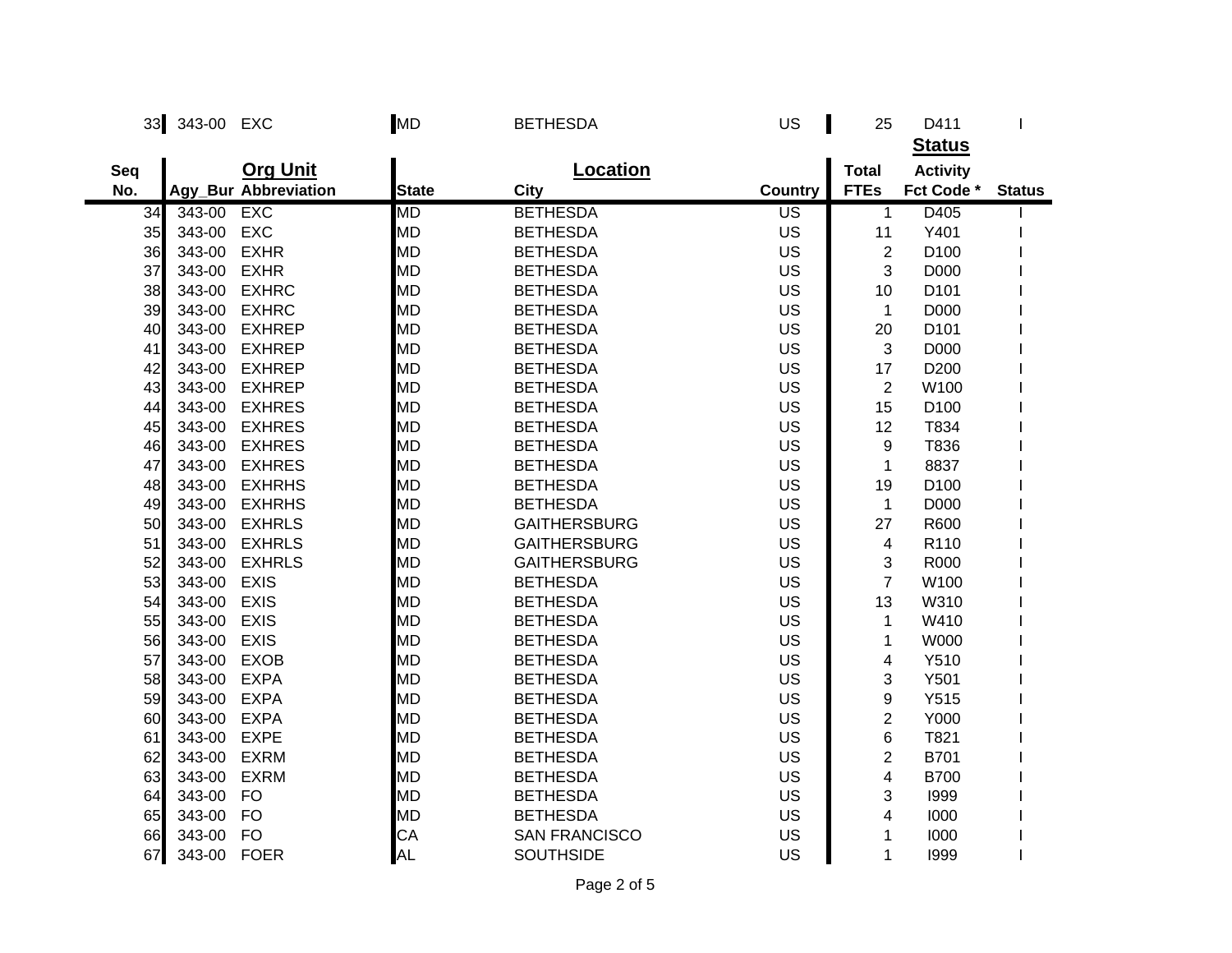| 68  | 343-00 FOER |                      | <b>CT</b>    | <b>NEW MILFORD</b>        | US        | 1            | 1999            |               |
|-----|-------------|----------------------|--------------|---------------------------|-----------|--------------|-----------------|---------------|
|     |             |                      |              |                           |           |              | <b>Status</b>   |               |
| Seq |             | <b>Org Unit</b>      |              | <b>Location</b>           |           | <b>Total</b> | <b>Activity</b> |               |
| No. |             | Agy_Bur Abbreviation | <b>State</b> | City                      | Country   | <b>FTEs</b>  | Fct Code *      | <b>Status</b> |
| 69  | 343-00      | <b>FOER</b>          | СT           | <b>NEW LONDON</b>         | US        | $\mathbf{1}$ | 1999            |               |
| 70  | 343-00      | <b>FOER</b>          | DE           | <b>MIDDLETOWN</b>         | US        | 1            | 1999            |               |
| 71  | 343-00      | <b>FOER</b>          | DE           | <b>WILMINGTON</b>         | <b>US</b> | 1            | 1999            |               |
| 72  | 343-00      | <b>FOER</b>          | FL           | FORT LAUDERDALE           | US        | 1            | 1999            |               |
| 73  | 343-00      | <b>FOER</b>          | FL           | <b>JACKSONVILLE BEACH</b> | US        | 1            | 1999            |               |
| 74  | 343-00      | <b>FOER</b>          | FL           | <b>LAKE MARY</b>          | US        | 1            | 1999            |               |
| 75  | 343-00      | <b>FOER</b>          | FL           | <b>LAKE WORTH</b>         | US        | 1            | 1999            |               |
| 76  | 343-00      | <b>FOER</b>          | GA           | <b>ATLANTA</b>            | US        | 1            | 1999            |               |
| 77  | 343-00      | <b>FOER</b>          | GA           | <b>ATLANTA</b>            | <b>US</b> | 1            | 1000            |               |
| 78  | 343-00      | <b>FOER</b>          | GA           | <b>DECATUR</b>            | US        | 1            | 1999            |               |
| 79  | 343-00      | <b>FOER</b>          | GA           | <b>LITHONIA</b>           | US        | 1            | 1999            |               |
| 80  | 343-00      | <b>FOER</b>          | MA           | <b>BOSTON</b>             | US        | 1            | 1999            |               |
| 81  | 343-00      | <b>FOER</b>          | MA           | <b>MANSFIELD</b>          | <b>US</b> | 1            | 1999            |               |
| 82  | 343-00      | <b>FOER</b>          | MA           | <b>SHREWSBURY</b>         | US        | 1            | 1999            |               |
| 83  | 343-00 FOER |                      | <b>MD</b>    | <b>WESTMINSTER</b>        | US        | 1            | 1999            |               |
| 84  | 343-00      | <b>FOER</b>          | <b>MD</b>    | <b>CHEVY CHASE</b>        | <b>US</b> | 1            | 1999            |               |
| 85  | 343-00      | <b>FOER</b>          | <b>MD</b>    | <b>GAITHERSBURG</b>       | US        | 1            | 1999            |               |
| 86  | 343-00      | <b>FOER</b>          | MI           | <b>JACKSON</b>            | <b>US</b> | 1            | 1999            |               |
| 87  | 343-00      | <b>FOER</b>          | <b>NC</b>    | <b>DURHAM</b>             | US        | 1            | 1999            |               |
| 88  | 343-00      | <b>FOER</b>          | <b>NC</b>    | <b>STATESVILLE</b>        | US        | 1            | 1999            |               |
| 89  | 343-00      | <b>FOER</b>          | <b>NH</b>    | <b>SALEM</b>              | US        | 1            | 1999            |               |
| 90  | 343-00      | <b>FOER</b>          | NJ           | <b>ABERDEEN</b>           | US        | 1            | 1999            |               |
| 91  | 343-00      | <b>FOER</b>          | NJ           | <b>TRENTON</b>            | US        | 1            | 1999            |               |
| 92  | 343-00      | <b>FOER</b>          | NJ           | <b>NORTH BERGEN</b>       | US        | 1            | 1999            |               |
| 93  | 343-00      | <b>FOER</b>          | NJ           | <b>SICKLERVILLE</b>       | US        | 1            | 1999            |               |
| 94  | 343-00      | <b>FOER</b>          | NY           | <b>BUFFALO</b>            | <b>US</b> | 1            | 1999            |               |
| 95  | 343-00      | <b>FOER</b>          | <b>NY</b>    | <b>DEPEW</b>              | US        | 1            | 1000            |               |
| 96  | 343-00      | <b>FOER</b>          | <b>NY</b>    | <b>IRVINGTON</b>          | US        | 1            | 1000            |               |
| 97  | 343-00      | <b>FOER</b>          | <b>NY</b>    | <b>NEW YORK CITY</b>      | US        | 3            | 1999            |               |
| 98  | 343-00      | <b>FOER</b>          | <b>NY</b>    | <b>NEW YORK CITY</b>      | US        | 3            | 1000            |               |
| 99  | 343-00      | <b>FOER</b>          | <b>NY</b>    | <b>PLAINVIEW</b>          | US        | 1            | 1000            |               |
| 100 | 343-00      | <b>FOER</b>          | <b>NY</b>    | <b>SMITHTOWN</b>          | US        | 1            | 1999            |               |
| 101 | 343-00      | <b>FOER</b>          | PA           | <b>CARLISLE</b>           | US        | 1            | 1999            |               |
| 102 | 343-00      | <b>FOER</b>          | PA           | <b>ELLWOOD CITY</b>       | US        | 1            | 1999            |               |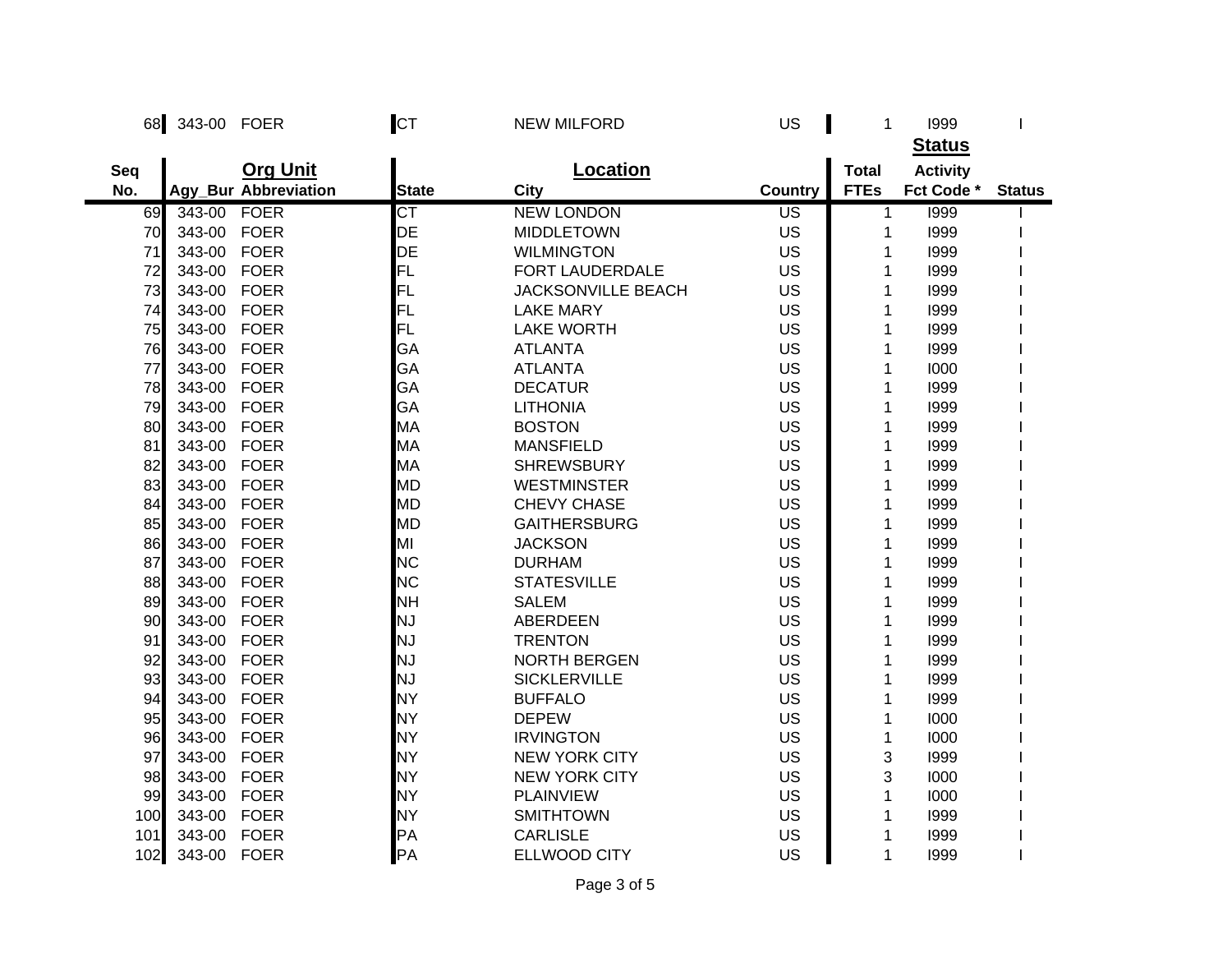| 103 | 343-00 FOER |                      | PA           | PHILADELPHIA             | US        | 1              | 1999            |               |
|-----|-------------|----------------------|--------------|--------------------------|-----------|----------------|-----------------|---------------|
|     |             |                      |              |                          |           |                | <b>Status</b>   |               |
| Seq |             | <b>Org Unit</b>      |              | Location                 |           | <b>Total</b>   | <b>Activity</b> |               |
| No. |             | Agy_Bur Abbreviation | <b>State</b> | <b>City</b>              | Country   | <b>FTEs</b>    | Fct Code *      | <b>Status</b> |
| 104 | 343-00      | <b>FOER</b>          | <b>SC</b>    | <b>FT MILL</b>           | US        | 1              | 1999            |               |
| 105 | 343-00      | <b>FOER</b>          | <b>SC</b>    | <b>IRMO</b>              | US        | 1              | 1999            |               |
| 106 | 343-00      | <b>FOER</b>          | <b>SC</b>    | <b>SUMMERVILLE</b>       | US        | 1              | 1999            |               |
| 107 | 343-00 FOER |                      | TN           | <b>FRANKLIN</b>          | US        | 1              | 1999            |               |
| 108 | 343-00 FOER |                      | lтn          | <b>MEMPHIS</b>           | US        | 1              | 1999            |               |
| 109 | 343-00 FOER |                      | WV           | <b>VALLEY GROVE</b>      | US        | 1              | 1999            |               |
| 110 | 343-00 FOCR |                      | <b>AK</b>    | <b>LITTLE ROCK</b>       | US        | 1              | 1999            |               |
| 111 | 343-00 FOCR |                      | IL           | <b>BENSENVILLE</b>       | US        | 1              | 1999            |               |
| 112 | 343-00 FOCR |                      | IL           | <b>CHICAGO</b>           | US        | $\overline{7}$ | 1999            |               |
| 113 | 343-00      | <b>FOCR</b>          | IL           | <b>CHICAGO</b>           | US        | 3              | 1000            |               |
| 114 | 343-00      | <b>FOCR</b>          | IL           | PORT BYRON               | US        | 1              | 1999            |               |
| 115 | 343-00 FOCR |                      | IL           | <b>WAUKEGAN</b>          | US        | 1              | 1999            |               |
| 116 | 343-00 FOCR |                      | IN           | <b>AVON</b>              | US        | 1              | 1999            |               |
| 117 | 343-00 FOCR |                      | IN           | <b>INDIANAPOLIS</b>      | <b>US</b> | 1              | 1999            |               |
| 118 | 343-00 FOCR |                      | KY           | <b>LOUISVILLE</b>        | US        | 1              | 1999            |               |
| 119 | 343-00 FOCR |                      | LA           | <b>HAMMOND</b>           | US        | 1              | 1999            |               |
| 120 | 343-00 FOCR |                      | LA           | <b>METAIRIE</b>          | US        | 1              | 1999            |               |
| 121 | 343-00      | <b>FOCR</b>          | MI           | <b>ALLEN PARK</b>        | <b>US</b> | 1              | 1999            |               |
| 122 | 343-00      | <b>FOCR</b>          | MI           | <b>CANTON</b>            | US        | 1              | 1999            |               |
| 123 | 343-00      | <b>FOCR</b>          | MI           | <b>DETROIT</b>           | US        | 1              | 1999            |               |
| 124 | 343-00 FOCR |                      | MI           | <b>LIVONIA</b>           | US        | 1              | 1999            |               |
| 125 | 343-00 FOCR |                      | <b>MN</b>    | <b>BUFFALO</b>           | US        | 1              | 1999            |               |
| 126 | 343-00 FOCR |                      | <b>MN</b>    | <b>LITTLE CANADA</b>     | US        | 1              | 1999            |               |
| 127 | 343-00 FOCR |                      | <b>MO</b>    | <b>SMITHVILLE</b>        | US        | 1              | 1999            |               |
| 128 | 343-00      | <b>FOCR</b>          | <b>MO</b>    | <b>ST LOUIS</b>          | US        | 1              | 1999            |               |
| 129 | 343-00      | <b>FOCR</b>          | <b>OH</b>    | <b>CINCINNATI</b>        | US        | 1              | 1999            |               |
| 130 | 343-00      | <b>FOCR</b>          | <b>OH</b>    | <b>CLEVELAND HEIGHTS</b> | US        | 1              | 1999            |               |
| 131 | 343-00      | <b>FOCR</b>          | OH           | <b>MEDINA</b>            | US        | 1              | 1999            |               |
| 132 | 343-00      | <b>FOCR</b>          | <b>OH</b>    | <b>REYNOLDSBURG</b>      | US        | 1              | 1999            |               |
| 133 | 343-00      | <b>FOCR</b>          | OK           | <b>JENKS</b>             | US        | 1              | 1999            |               |
| 134 | 343-00 FOCR |                      | TХ           | <b>AUSTIN</b>            | <b>US</b> | 1              | 1999            |               |
| 135 | 343-00      | <b>FOCR</b>          | TХ           | <b>BEDFORD</b>           | <b>US</b> | 1              | 1999            |               |
| 136 | 343-00      | <b>FOCR</b>          | TХ           | <b>DALLAS</b>            | US        | 1              | 1999            |               |
| 137 | 343-00 FOCR |                      | <b>TX</b>    | <b>HOUSTON</b>           | US        | 1              | 1999            |               |